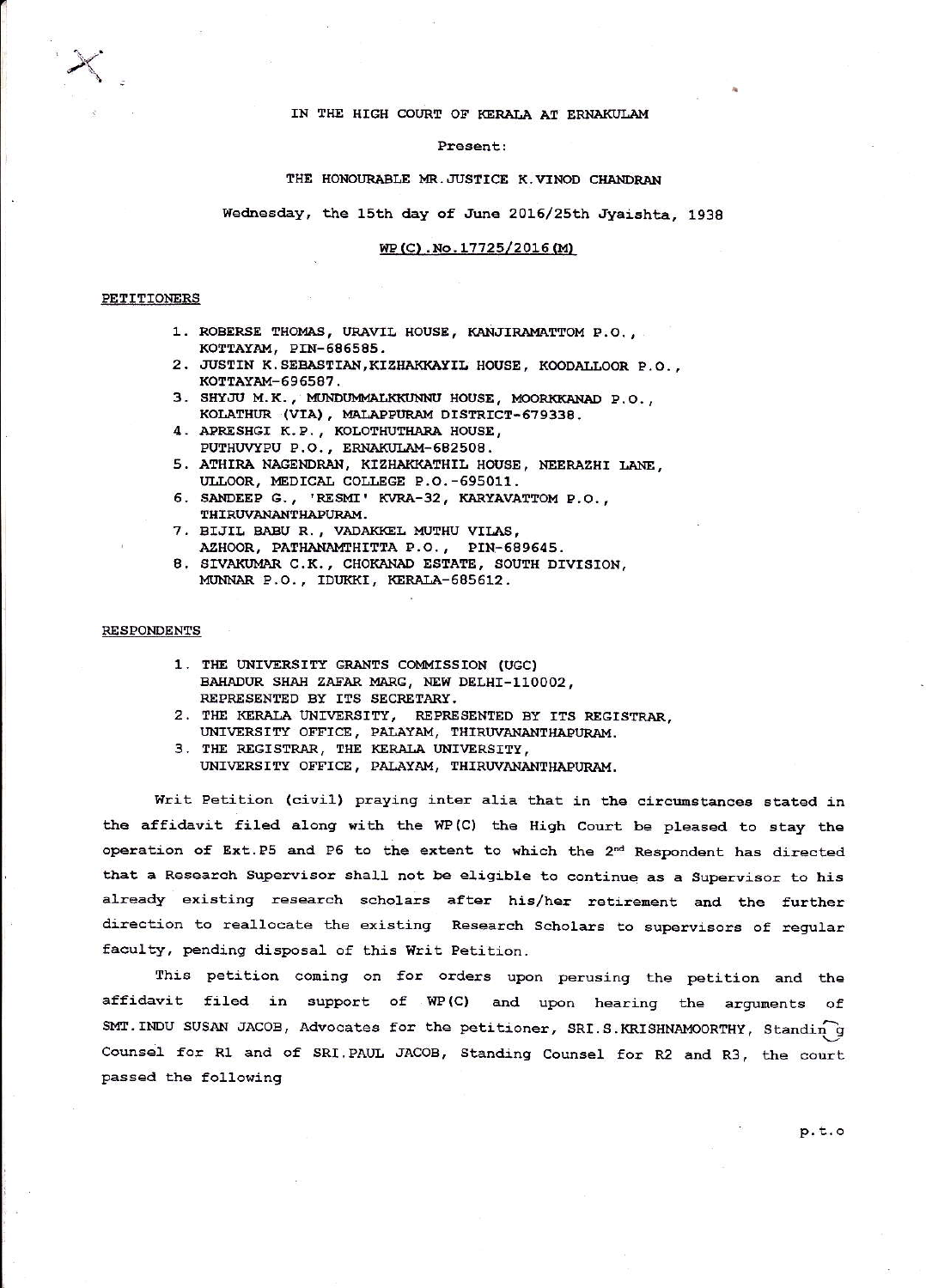K. Vinod Chandran, J.

# W.P.(C) Nos.17725 of 2016-M & 20438 of 2016-D

Dated this the  $15<sup>th</sup>$  day of June, 2016

# ORDER

The above writ petitions are filed by the research scholars under the respondent-University, contending that they are entitled to continue under the research guides allotted to them, even after the retirement of the latter. The said practice was in vogue in the University and the research guides allotted to a research scholar would be allowed to continue for the purpose of continuity of the research project, even after the retirement of the guide. There is also no allowance or remuneration given to such retired research guides. The University suspended such practice only by reason of the clarification issued by the University Grants Commission [for brevity "UGC"] as per Exhibit P3 [produced in W.P.(C) No.17725 of 2016].

 $\overline{1}$ 

 $\mathcal{R}$ 

2. The leamed Standing Counsel for the University submits that Clause 12 of Exhibit P2 [in W.P.(C) No.17725 of 2016] read with the clarification at Exhibit P3 would restrict the University from continuing the research scholars under the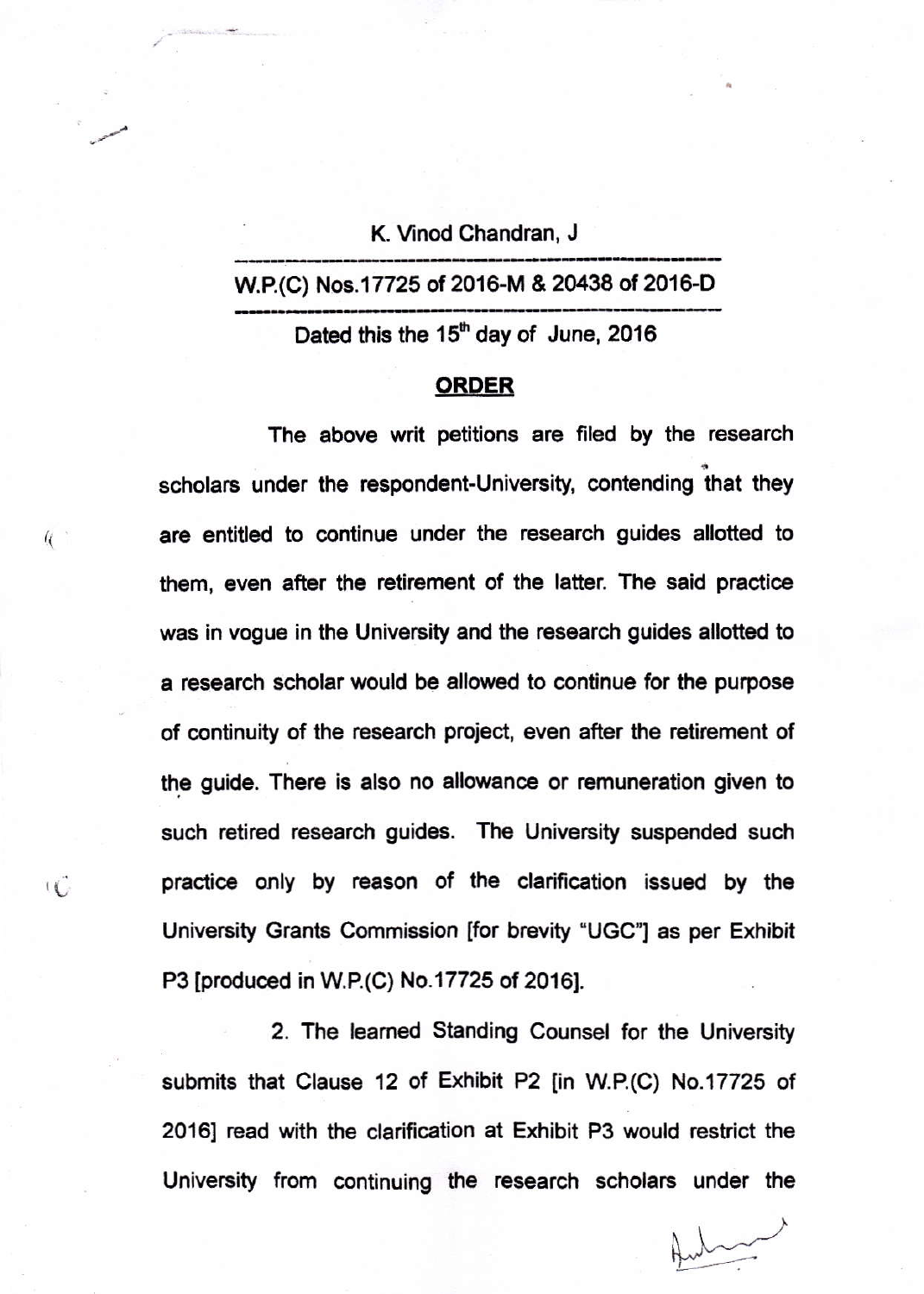## WP(C) Nos.17725 of 2016 & - 2 -20438 of 2016

research guides, to whom they were allotted initially; but retired in the course of the research project. The learned Standing Counsel would also point out that the regulations or the clarifications have not been challenged by the petitioners.

 $3<sub>1</sub>$ Clause 12 of Exhibit P2 and the clarification at Exhibit P3 are extracted hereunder:

# Clause 12:

 $\mathcal{O}$ 

C

"The allocation of the supervisor for a selected student shall be decided by the Department in a formal manner depending on the number of student per faculty member, the available specialization among the faculty supervisors, and the research interest of the student as indicated during interview by the student. The allotment/allocation of supervisor shall not be left to the individual student or teacher".

# **Clarification:**

"Universities shall allocate the supervisor from amongst the regular faculty members in a department or its affiliated PG Colleges/Institutes depending on the number of students per faculty member, the available specialization among the faculty supervisors and the research interest of

s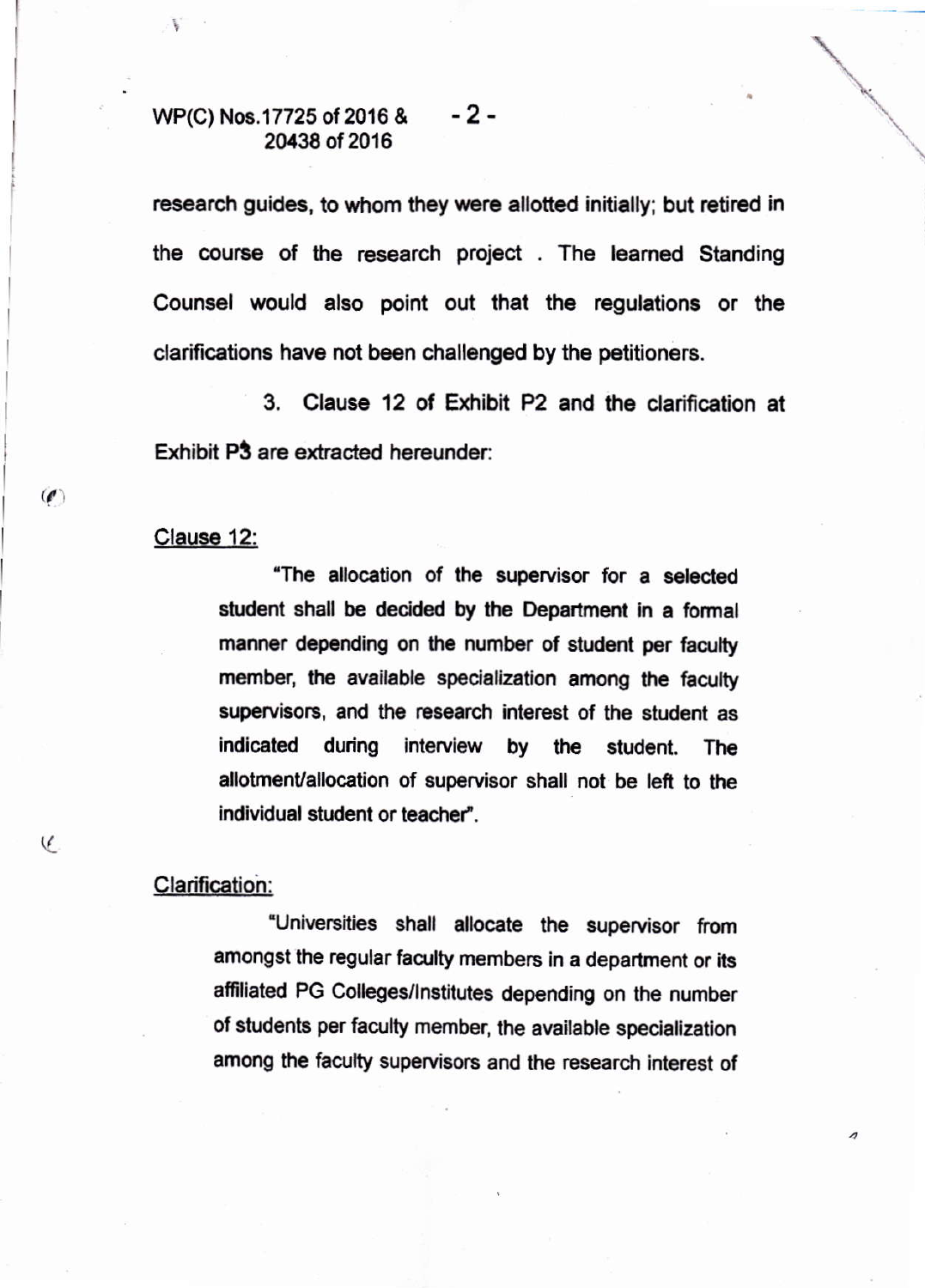### WP(C) Nos.17725 of 2016 & - 3 -20438 of 2016

 $\mathcal{C}$ 

Ú.

the student. It is further clarified that any Ph.D./M.Phil degree awarded by a University under the supervision of a supervisor who is not a faculty member of the University or its affiliated PG Colleges/Institutes would be in violation of UGC (Minimum standards and procedure for award of M.Phil./Ph.D.) Regulations, 2009".

4. Admittedly a research scholar should normally complete the research work within a period of three years or in the extended period of another two years. Hence, on allotment, a research guide would be normally continued for five years or till the completion of the thesis and award of the degree. There is also the question of continuity, since a research scholar who initially starts a project under a research guide and proceeds considerably under his/her guidance, has to necessarily have the guidance of such research guide throughout the project; at least for the five year period in which the research project has to be completed.

5. A reading of the clauses above extracted and the clarification also does not lead to a conclusion that they stand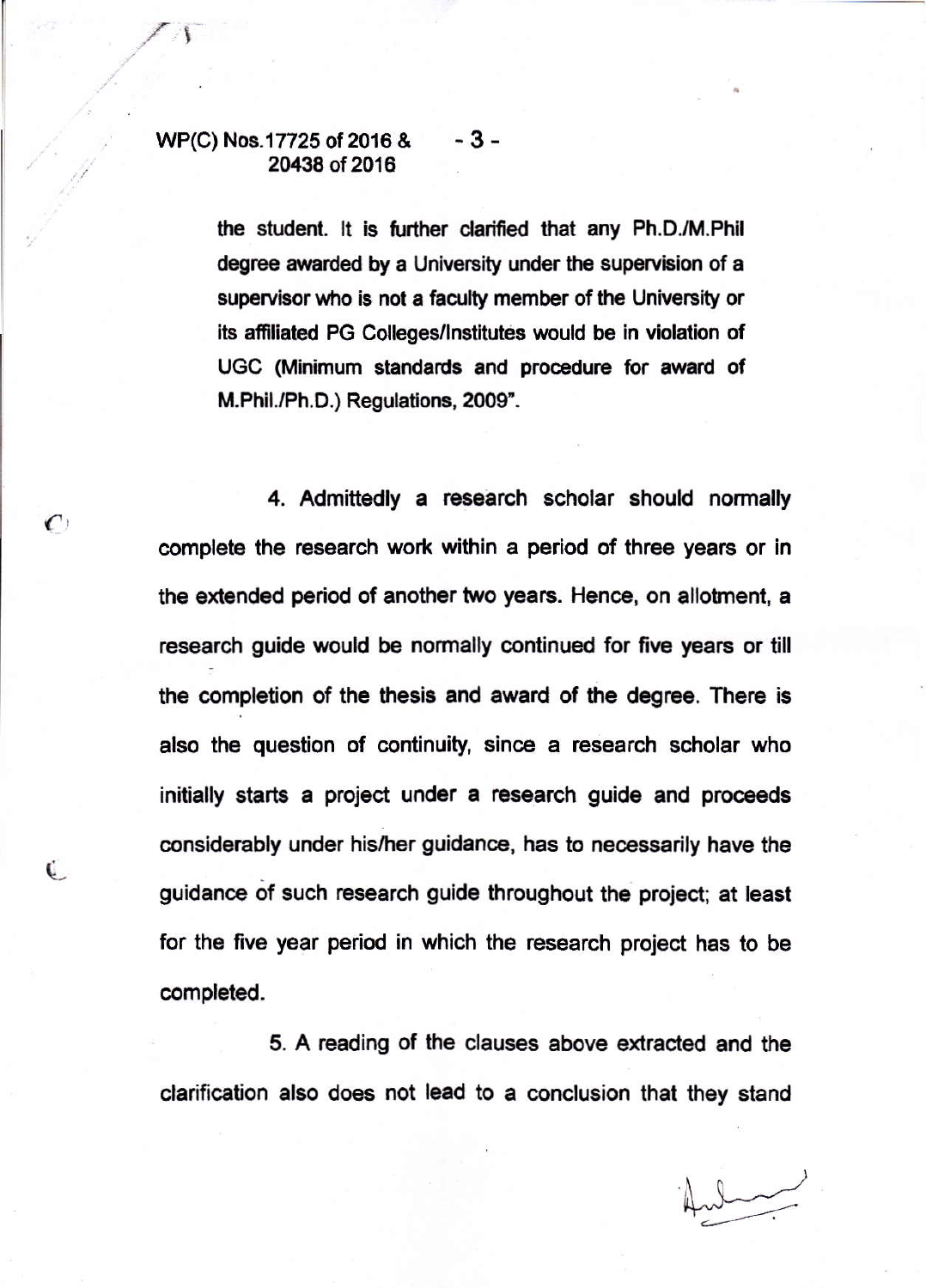### WP(C) Nos.17725 of 2016 & 20438 of 2016 -4-

against such continuance of retired research guides; when they are allotted with research scholars during the period they were in service. The extracted clause would only indicate that at the time of allotnent, only a regular faculty member shall be allocated as research quide. The clarification is also insofar as allocating a supervisor from amongst the regular faculty members in a department or its afiiliated PG Colleges/lnstitutes depending on the number of students per faculty member. However, once a research scholar has been allotted to a research guide and is continued for a considerable time, merely for reason of he/she having retired, the research scholar need not be allotted to another guide.

6. ln such circumstances, in the case of research ( guides appointed earlier to their retirement; they shall be continued even after their retirement for the entire duration of five years, which is the maximum permitted duration for completion of a research project. This shall not stand in the way of the University verifying whether the research guides appointed

 $\bigcap$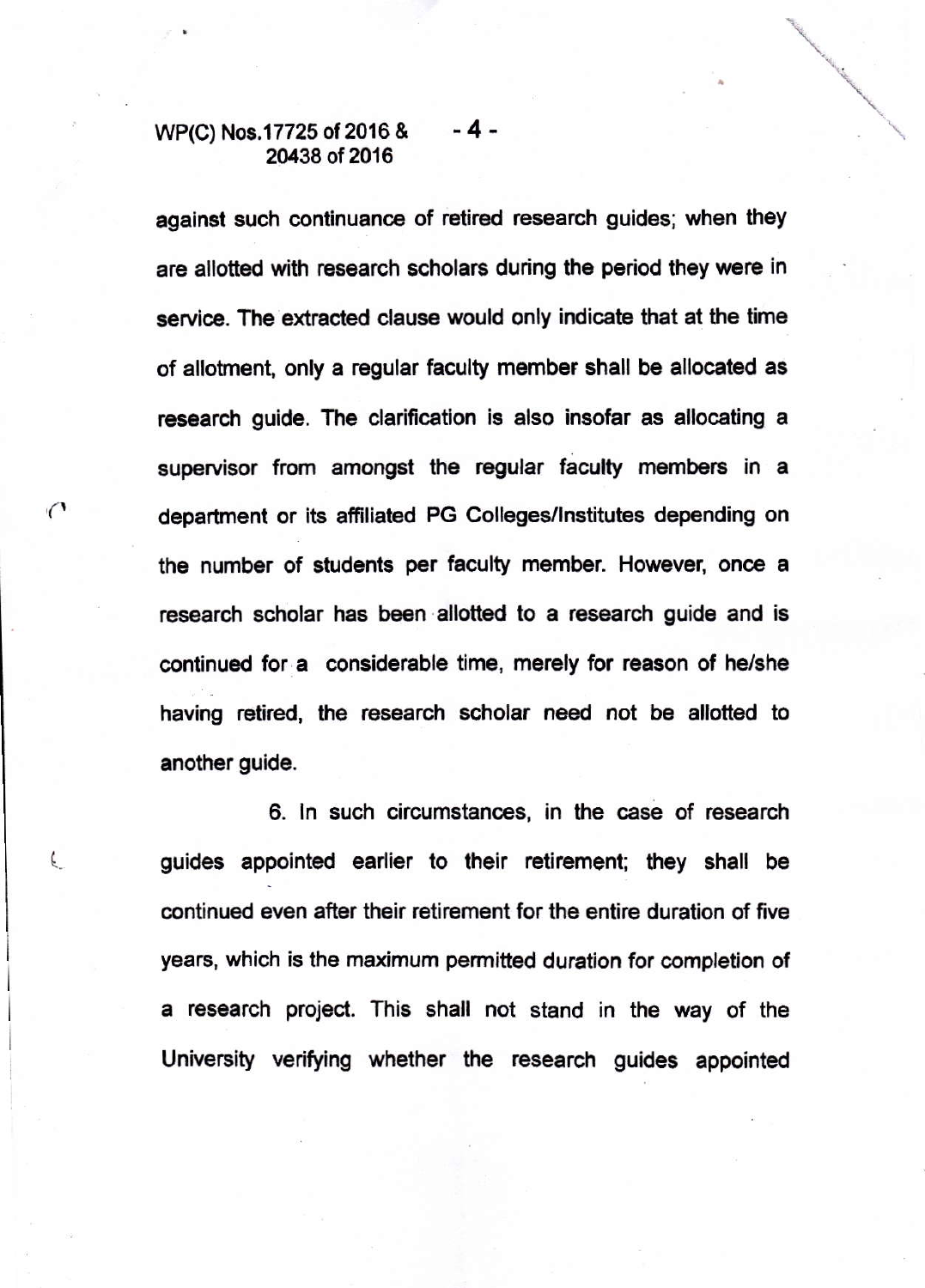#### WP(C) Nos.17725 of 2016 & -5-20438 of 2016

initially were faculty members of the University or its affiliated PG Colleges/Institutes. If it is not so, definitely, as per the clarification, the research guide would have to be changed, failing which the carrying on of the project would go against the regulations of the UGC and would affect the students themselves. Further the University should also take care to ensure that only faculty members who have a tenure of 5 years or above should be allotted with research scholars. With the above reservation. the interim order is granted, subject to the final result of the writ petitions.

The UGC shall file its counter affidavit, if any, within a period of one month positively; failing which the contentions in the writ petition would be taken as un-controverted.

Handover the over to all sides

 $Sd/-$ K.VINOD CHANDRAN, JUDGE

(True Copy)

Assistant Registrar

vku/-

۱

 $\left($